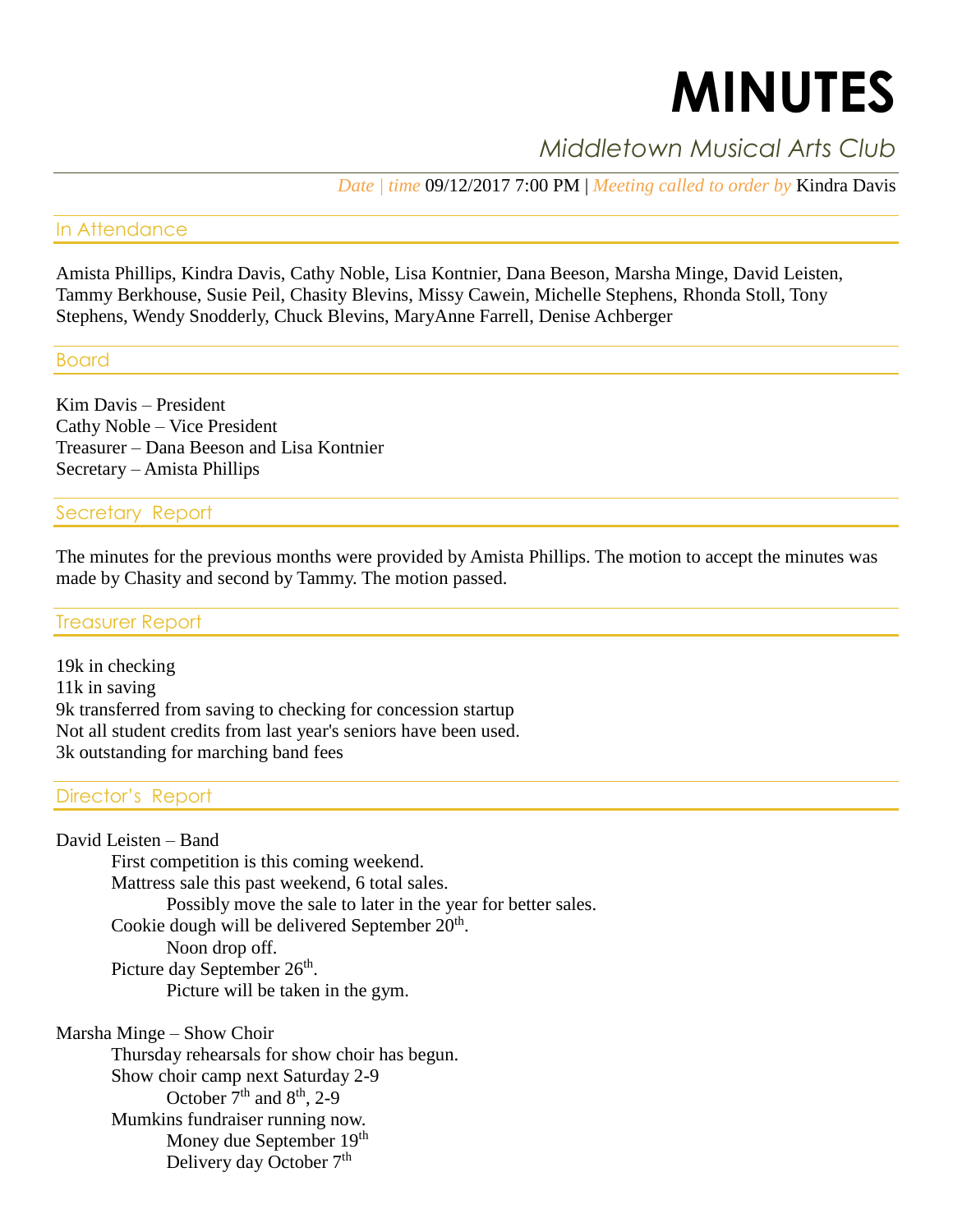Orders can be picked up between 12-2 October fundraiser is Scentsy New uniform company, Satin Stitches

#### Disney

Should have been on the August board agenda, but it did not make it. Now should be on board agenda for September, still waiting for confirmation. Transportation will be Croswell All meals taken care of. Potentially staying is a Disney hotel.

Corey Hall – Orchestra No report

Stephanie Miller – Guard No report

#### Committee Reports

# Committee reports

Maintenance & Transportation – Chuck Blevins & Gary Berkhouse Brakes have been fixed for one of the trailers.

Uniforms & Costumes – no committee leader as of yet No gloves for this weekend (yet). They have been ordered. Field commander gloves have not yet been ordered. Rain coats will not be transported. All students now have a uniform.

Hospitality & Celebrations – Tammy Berkhouse No report

Concessions – Chasity Blevins and Cathy Noble

Concessions have been taken over by Chasity and Cathy.

Chasity will take care of inventory

Cathy will take of volunteer.

Amista will order pizza and Chik-Fil-A

No further drink orders will be made. After current stock is sold, no more will be ordered.

Money was left in the #2 concession stand. Neither athletics nor boosters are claiming the money. The money will be split between athletics and boosters. Concession stand #2 was not cleaned after being used by athletics.

Website & Publicity – Kindra Davis

Competition and away game agendas are being placed on the website as they are provided.

Volunteer opportunities will be added to the website.

Website calendar has been fully integrated into the website. The agenda can be dropped into the calendar, and all details will be available to anyone who is subscribed to the calendar.